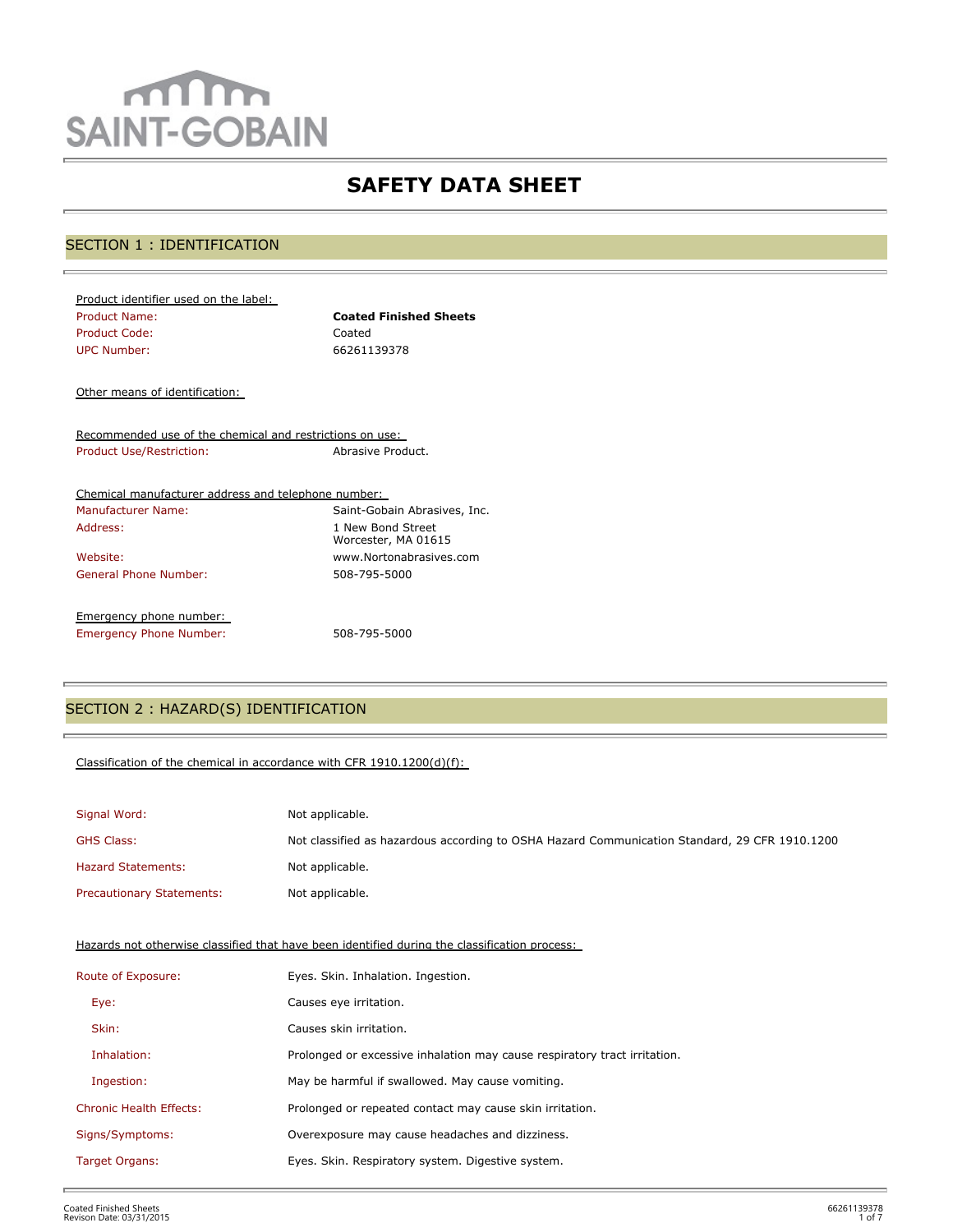### SECTION 3 : COMPOSITION/INFORMATION ON INGREDIENTS

| Mixtures:                   |                |                           |           |  |
|-----------------------------|----------------|---------------------------|-----------|--|
| <b>Chemical Name</b>        | CAS#           | <b>Ingredient Percent</b> | EC Num.   |  |
| Epoxy resin                 | 25068-38-6     | $1 - 5$ by weight         |           |  |
| Silicon carbide             | $409 - 21 - 2$ | 30 - 60 by weight         | 206-991-8 |  |
| Resin                       | 9003-35-4      | $1 - 5$ by weight         |           |  |
| Paper - Processed Cellulose | 9004-34-6      | 30 - 60 by weight         | 232-674-9 |  |

#### SECTION 4 : FIRST AID MEASURES

#### Description of necessary measures:

| Eye Contact:         | Immediately flush eyes with plenty of water for at least 15 to 20 minutes. Ensure adequate flushing of the<br>eyes by separating the eyelids with fingers. Remove contacts if present and easy to do. Continue rinsing.<br>Get medical attention, if irritation or symptoms of overexposure persists. |
|----------------------|-------------------------------------------------------------------------------------------------------------------------------------------------------------------------------------------------------------------------------------------------------------------------------------------------------|
| <b>Skin Contact:</b> | Immediately wash skin with soap and plenty of water.<br>Get medical attention if irritation develops or persists.                                                                                                                                                                                     |
| Inhalation:          | If inhaled, remove to fresh air. If not breathing, give artificial respiration or give oxygen by trained<br>personnel. Seek immediate medical attention.                                                                                                                                              |
| Ingestion:           | If swallowed, do NOT induce vomiting. Call a physician or poison control center immediately. Never give<br>anything by mouth to an unconscious person.                                                                                                                                                |
|                      |                                                                                                                                                                                                                                                                                                       |

#### Most important symptoms/effects, acute and delayed:

Other First Aid: Not applicable.

#### Indication of immediate medical attention and special treatment needed:

Note to Physicians: Not applicable.

## SECTION 5 : FIRE FIGHTING MEASURES

Suitable and unsuitable extinguishing media:

Suitable Extinguishing Media: Use alcohol resistant foam, carbon dioxide, dry chemical, or water fog or spray when fighting fires involving this material. Unsuitable extinguishing media: Not applicable.

Specific hazards arising from the chemical: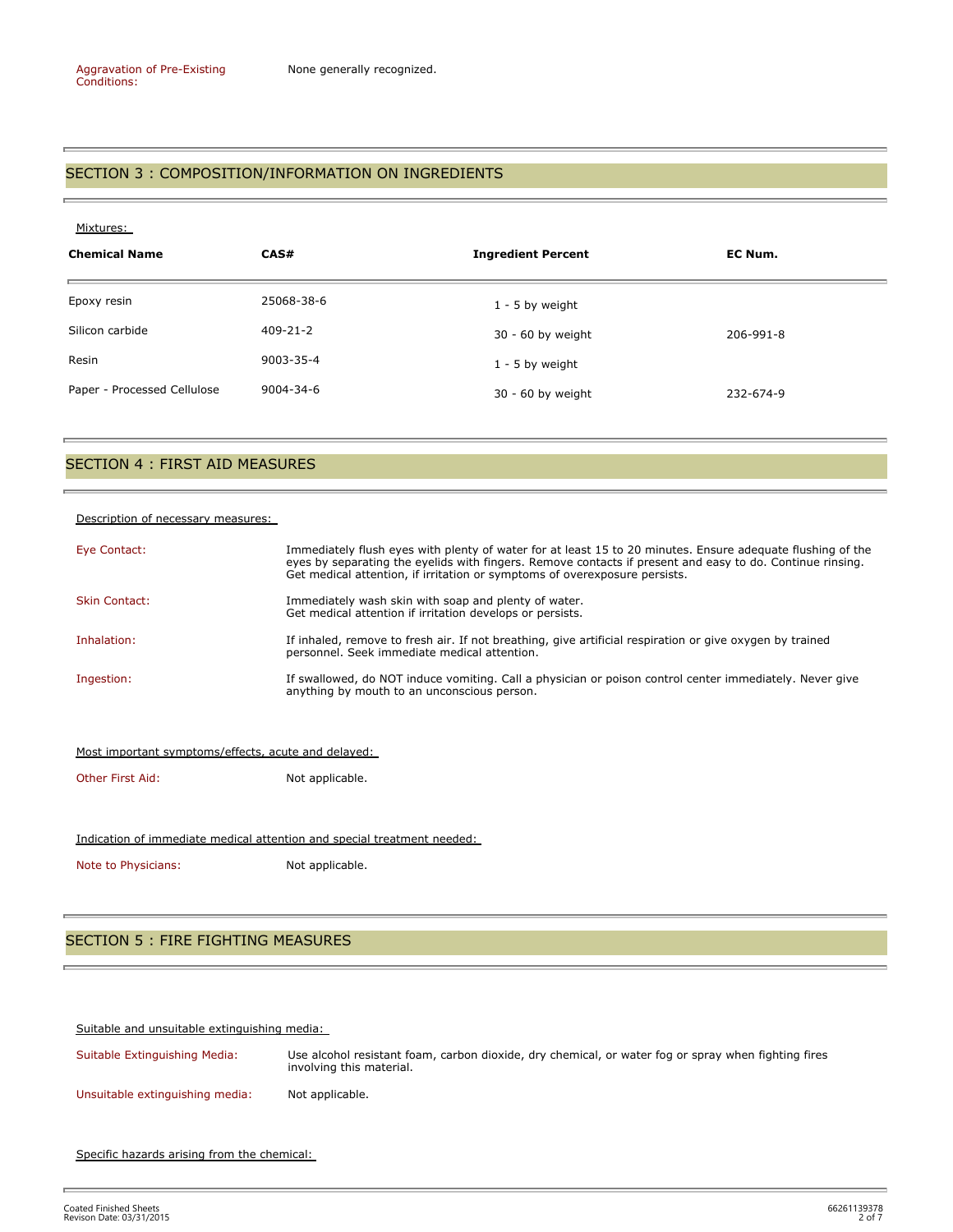| <b>Hazardous Combustion</b><br>Byproducts: | Not applicable. |
|--------------------------------------------|-----------------|
| Unusual Fire Hazards:                      | Not applicable. |

#### Special protective equipment and precautions for fire-fighters:

| <b>Protective Equipment:</b> | As in any fire, wear Self-Contained Breathing Apparatus (SCBA), MSHA/NIOSH (approved or equivalent)<br>and full protective gear. |
|------------------------------|----------------------------------------------------------------------------------------------------------------------------------|
| Fire Fighting Instructions:  | Not applicable.                                                                                                                  |
| <b>NFPA Ratings:</b>         |                                                                                                                                  |
| NFPA Health:                 |                                                                                                                                  |
| NFPA Flammability:           |                                                                                                                                  |
| <b>NFPA Reactivity:</b>      | 0                                                                                                                                |

## SECTION 6 : ACCIDENTAL RELEASE MEASURES

| Personal precautions, protective equipment and emergency procedures: |                                                                                                                                                                                                                                              |  |  |
|----------------------------------------------------------------------|----------------------------------------------------------------------------------------------------------------------------------------------------------------------------------------------------------------------------------------------|--|--|
| <b>Personal Precautions:</b>                                         | Evacuate area and keep unnecessary and unprotected personnel from entering the spill area. Use proper<br>personal protective equipment as listed in Section 8.                                                                               |  |  |
| <b>Environmental precautions:</b>                                    |                                                                                                                                                                                                                                              |  |  |
| <b>Environmental Precautions:</b>                                    | Avoid runoff into storm sewers, ditches, and waterways.                                                                                                                                                                                      |  |  |
| Methods and materials for containment and cleaning up:               |                                                                                                                                                                                                                                              |  |  |
| Spill Cleanup Measures:                                              | Not applicable.                                                                                                                                                                                                                              |  |  |
| Methods and materials for containment and cleaning up:               |                                                                                                                                                                                                                                              |  |  |
| Methods for containment:                                             | Contain spills with an inert absorbent material such as soil or sand. Prevent from spreading by covering,<br>diking or other means. Provide ventilation.                                                                                     |  |  |
| Methods for cleanup:                                                 | Clean up spills immediately observing precautions in the protective equipment section. Place into a<br>suitable container for disposal. Provide ventilation. After removal, flush spill area with soap and water to<br>remove trace residue. |  |  |
| Reference to other sections:                                         |                                                                                                                                                                                                                                              |  |  |
| <b>Other Precautions:</b>                                            | Not applicable.                                                                                                                                                                                                                              |  |  |

## SECTION 7 : HANDLING and STORAGE

| Precautions for safe handling:                                |                                                                                                                                                                             |  |  |
|---------------------------------------------------------------|-----------------------------------------------------------------------------------------------------------------------------------------------------------------------------|--|--|
| Handling:                                                     | Use with adequate ventilation. Avoid breathing vapor and contact with eyes, skin and clothing.                                                                              |  |  |
| <b>Hygiene Practices:</b>                                     | Wash thoroughly after handling. Avoid contact with eyes and skin. Avoid inhaling vapor or mist.                                                                             |  |  |
| Conditions for safe storage, including any incompatibilities: |                                                                                                                                                                             |  |  |
| Storage:                                                      | Store in a cool, dry, well ventilated area away from sources of heat, combustible materials, and<br>incompatible substances. Keep container tightly closed when not in use. |  |  |

## SECTION 8: EXPOSURE CONTROLS, PERSONAL PROTECTION

#### EXPOSURE GUIDELINES:

t.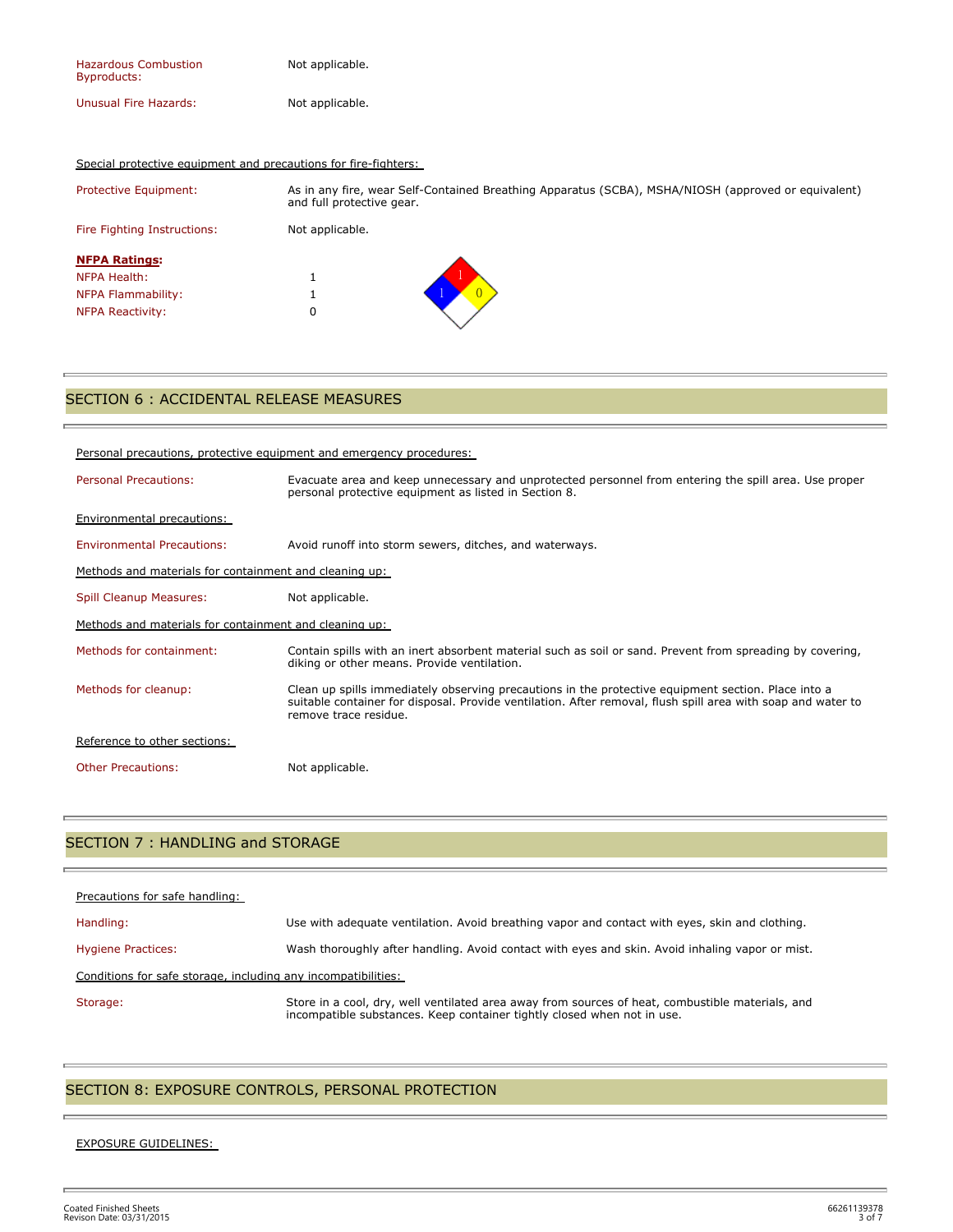| Ingredient                            | <b>Guideline OSHA</b>                                                                      | <b>Guideline NIOSH</b>                                                                                | <b>Guideline ACGIH</b>                                                                                                                     | <b>Ouebec Canada</b>                                | <b>Ontario Canada</b>                                                                                                                                                                                                  |
|---------------------------------------|--------------------------------------------------------------------------------------------|-------------------------------------------------------------------------------------------------------|--------------------------------------------------------------------------------------------------------------------------------------------|-----------------------------------------------------|------------------------------------------------------------------------------------------------------------------------------------------------------------------------------------------------------------------------|
| Silicon carbide                       | PEL-TWA: 15 mg/m3<br>Total particulate/dust<br>PEL-TWA: 5 mg/m3<br>Respirable fraction (R) |                                                                                                       | TLV-TWA: 10 mg/m3<br>Inhalable fraction (I)<br>TLV-TWA: 3 mg/m3<br>Respirable fraction (R)<br>TLV-TWA: 0.1 f/cc<br>Respirable fraction (R) | VEMP-TWA: 10<br>mg/m3 Total<br>particulate/dust (T) | <b>OEL-TWAEV: 10</b><br>mg/m3 Total<br>particulate/dust (T)<br>OEL-TWAEV: 3 mg/m3<br>Respirable fraction (R)  <br>OEL-TWAEV: 10<br>mg/m3 Inhalable<br>fraction $(I)$<br>OEL-TWAEV: 0.1 f/cc<br>Respirable fraction (R) |
| Paper - Processed<br><b>Cellulose</b> | PEL-TWA: 15 mg/m3<br>Total particulate/dust<br>PEL-TWA: 5 mg/m3<br>Respirable fraction (R) | REL-TWA: 10 mg/m3<br>Total particulate/dust<br>$(T)$ REL-TWA: 5<br>mg/m3 Respirable<br>fraction $(R)$ | TLV-TWA: 10 mg/m3                                                                                                                          | VEMP-TWA: 10 ppm<br>Total particulate/dust<br>(T)   | <b>OEL-TWAEV: 10</b><br>mg/m3 Total<br>particulate/dust (T)                                                                                                                                                            |
| Ingredient                            | <b>Alberta Canada</b>                                                                      | Mexico                                                                                                | <b>British Columbia</b><br>Canada                                                                                                          |                                                     |                                                                                                                                                                                                                        |
| Silicon carbide                       | OEL-TWA: 10 mg/m3                                                                          | LMPE-PPT: $10 \text{ mg/m}$ 3<br>LMPE-CT: $20 \text{ mg/m}$ 3                                         | OEL-TWA: 10 mg/m3<br>Inhalable fraction (I)<br>OEL-TWA: 3 mg/m3<br>Respirable fraction (R)<br>OEL-TWA: 0.1 f/cc<br>Respirable fraction (R) |                                                     |                                                                                                                                                                                                                        |
| Paper - Processed<br><b>Cellulose</b> | OEL-TWA: 10 mg/m3                                                                          | LMPE-PPT: $10 \text{ mg/m}$ 3<br>LMPE-CT: $20 \text{ mg/m}$ 3                                         | OEL-TWA: 3 mg/m3<br>Respirable fraction (R)<br>OEL-TWA: 10 mg/m3<br>Total particulate/dust<br>(T)                                          |                                                     |                                                                                                                                                                                                                        |

Appropriate engineering controls:

| <b>Engineering Controls:</b>        | Use appropriate engineering control such as process enclosures, local exhaust ventilation, or other<br>engineering controls to control airborne levels below recommended exposure limits. Good general<br>ventilation should be sufficient to control airborne levels. Where such systems are not effective wear<br>suitable personal protective equipment, which performs satisfactorily and meets OSHA or other<br>recognized standards. Consult with local procedures for selection, training, inspection and maintenance of<br>the personal protective equipment. |  |  |
|-------------------------------------|-----------------------------------------------------------------------------------------------------------------------------------------------------------------------------------------------------------------------------------------------------------------------------------------------------------------------------------------------------------------------------------------------------------------------------------------------------------------------------------------------------------------------------------------------------------------------|--|--|
| Individual protection measures:     |                                                                                                                                                                                                                                                                                                                                                                                                                                                                                                                                                                       |  |  |
| Eye/Face Protection:                | Wear appropriate protective glasses or splash goggles as described by 29 CFR 1910.133, OSHA eye and<br>face protection regulation, or the European standard EN 166.                                                                                                                                                                                                                                                                                                                                                                                                   |  |  |
| <b>Skin Protection Description:</b> | Chemical-resistant gloves and chemical goggles, face-shield and synthetic apron or coveralls should be<br>used to prevent contact with eyes, skin or clothing.                                                                                                                                                                                                                                                                                                                                                                                                        |  |  |
| <b>Respiratory Protection:</b>      | A NIOSH approved air-purifying respirator with an organic vapor cartridge or canister may be permissible<br>under certain circumstances where airborne concentrations are expected to exceed exposure limits.<br>Protection provided by air purifying respirators is limited. Use a positive pressure air supplied respirator if<br>there is any potential for an uncontrolled release, exposure levels are not known, or any other<br>circumstances where air purifying respirators may not provide adequate protection.                                             |  |  |
| <b>Other Protective:</b>            | Facilities storing or utilizing this material should be equipped with an eyewash facility and a safety shower.                                                                                                                                                                                                                                                                                                                                                                                                                                                        |  |  |
| PPE Pictograms:                     |                                                                                                                                                                                                                                                                                                                                                                                                                                                                                                                                                                       |  |  |

## SECTION 9 : PHYSICAL and CHEMICAL PROPERTIES

#### PHYSICAL AND CHEMICAL PROPERTIES:

| <b>Physical State Appearance:</b> | Solid article.  |
|-----------------------------------|-----------------|
| Color:                            | Not determined. |
| Odor:                             | Odorless.       |
| Odor Threshold:                   | Not determined. |
| <b>Boiling Point:</b>             | Not determined. |
| <b>Melting Point:</b>             | Not determined. |
| Density:                          | Not determined. |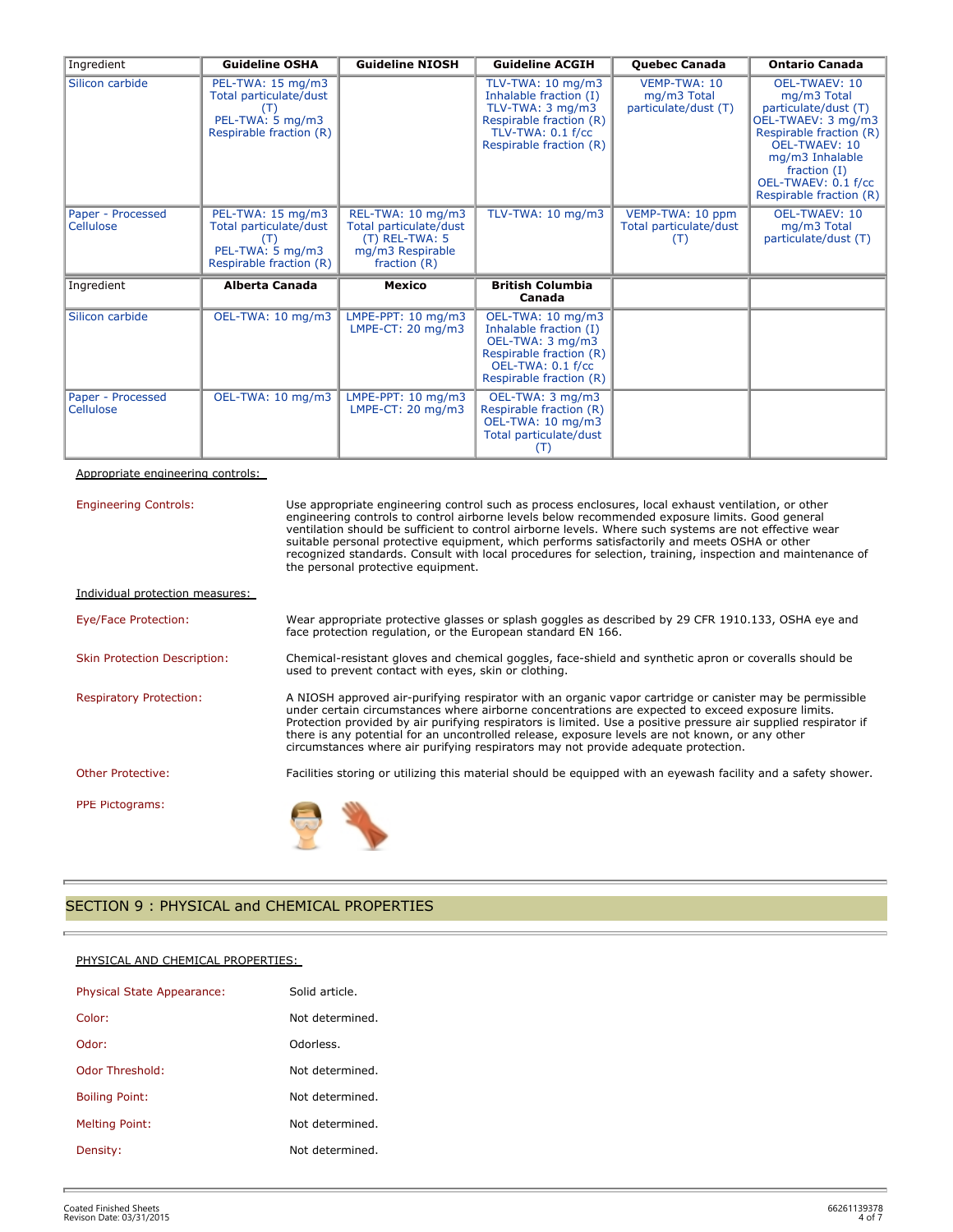| Solubility:                               | Not determined.                                                                |
|-------------------------------------------|--------------------------------------------------------------------------------|
| Vapor Density:                            | Not determined.                                                                |
| Vapor Pressure:                           | Not determined.                                                                |
| <b>Evaporation Rate:</b>                  | Not determined.                                                                |
| pH:                                       | Not determined.                                                                |
| Viscosity:                                | Not determined.                                                                |
| Coefficient of Water/Oil<br>Distribution: | Not determined.                                                                |
| Flammability:                             | Not determined.                                                                |
| Flash Point:                              | None.                                                                          |
| Lower Flammable/Explosive Limit:          | Not applicable.                                                                |
| Upper Flammable/Explosive Limit:          | Not applicable.                                                                |
| Auto Ignition Temperature:                | Not applicable.                                                                |
| <b>Explosive Properties:</b>              | Excessive dust accumulation could present a potential combustible dust hazard. |
| <b>VOC Content:</b>                       | Not determined.                                                                |

## SECTION 10 : STABILITY and REACTIVITY

| Reactivity:                            |                                                                                     |
|----------------------------------------|-------------------------------------------------------------------------------------|
| Reactivity:                            | Not applicable.                                                                     |
| <b>Chemical Stability:</b>             |                                                                                     |
| <b>Chemical Stability:</b>             | Stable under normal temperatures and pressures.                                     |
| Possibility of hazardous reactions:    |                                                                                     |
| Hazardous Polymerization:              | Not reported.                                                                       |
| Conditions To Avoid:                   |                                                                                     |
| <b>Conditions to Avoid:</b>            | Heat, flames, incompatible materials, and freezing or temperatures below 32 deg. F. |
| Incompatible Materials:                |                                                                                     |
| Incompatible Materials:                | Oxidizing agents. Strong acids and alkalis.                                         |
| Hazardous Decomposition Products:      |                                                                                     |
| <b>Special Decomposition Products:</b> | Not applicable.                                                                     |

## SECTION 11 : TOXICOLOGICAL INFORMATION

#### TOXICOLOGICAL INFORMATION:

è

Acute Toxicity: This product has not been tested for its toxicity.

| Carolin<br>-anogens. |             |                 |      |             |                    |      |
|----------------------|-------------|-----------------|------|-------------|--------------------|------|
|                      | <b>DOTE</b> | <b>ALCOHOL:</b> | USMA | <b>IARC</b> | NITE<br><b>NIP</b> | ____ |
|                      |             |                 |      |             |                    |      |

#### **Epoxy resin :**

RTECS Number: SL6475000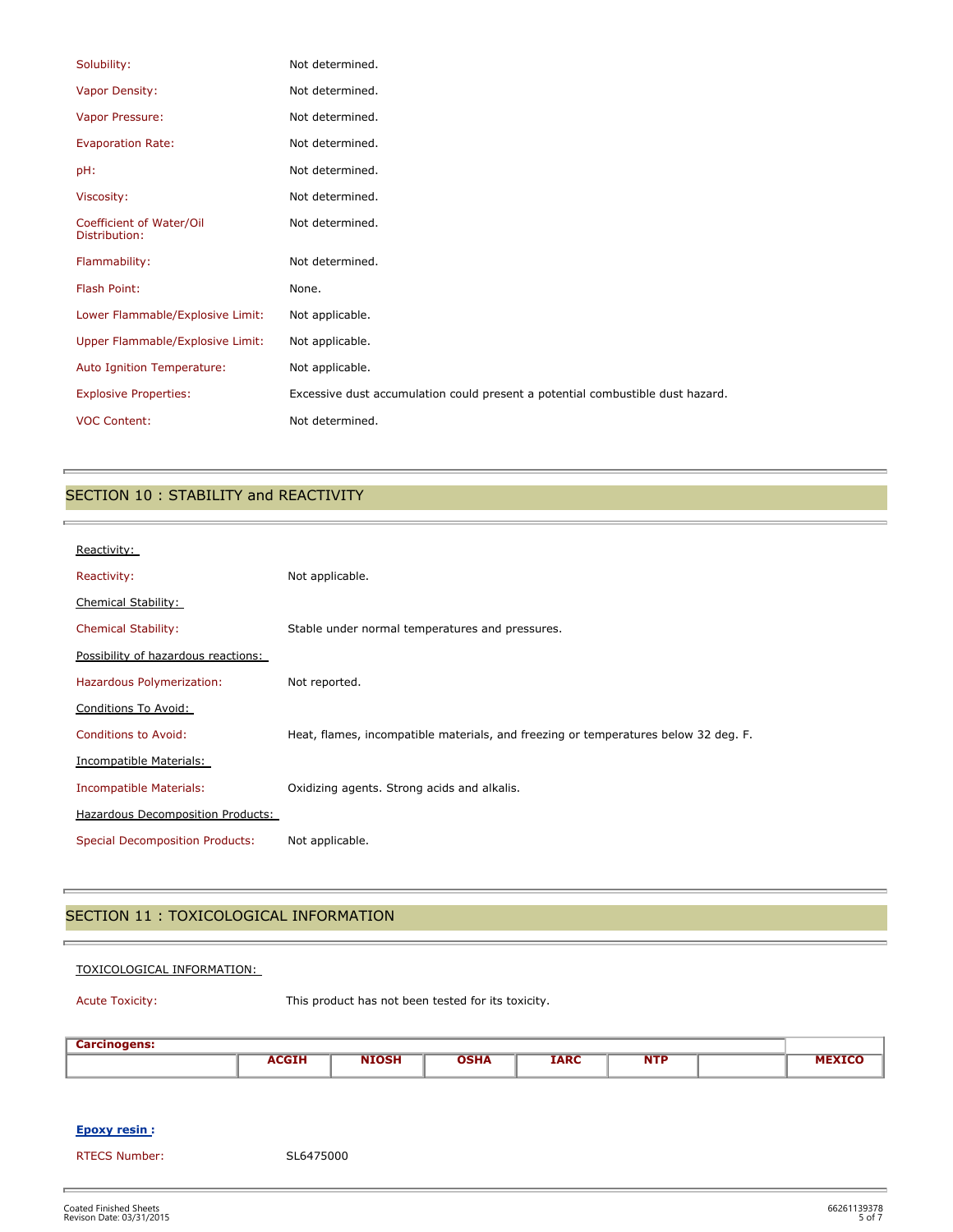| Eye:                                | Eye - Rabbit Standard Draize test.: 100 mg [mild] (RTECS)                                                                                                                                                                                                                                                                                                                                                                  |
|-------------------------------------|----------------------------------------------------------------------------------------------------------------------------------------------------------------------------------------------------------------------------------------------------------------------------------------------------------------------------------------------------------------------------------------------------------------------------|
| Ingestion:                          | Oral - Rat LD50 : 11400 mg/kg [Behavioral - Somnolence (general depressed activity) Lungs, Thorax, or<br>Respiration - Dyspnea Nutritional and Gross Metabolic - Weight loss or decreased weight gain]<br>Oral - Mouse LD50 : 15600 mg/kg [Behavioral - Somnolence (general depressed activity) Lungs, Thorax,<br>or Respiration - Dyspnea Nutritional and Gross Metabolic - Weight loss or decreased weight gain] (RTECS) |
| Silicon carbide:                    |                                                                                                                                                                                                                                                                                                                                                                                                                            |
| <b>RTECS Number:</b>                | VW0450000                                                                                                                                                                                                                                                                                                                                                                                                                  |
| Inhalation:                         | No Data                                                                                                                                                                                                                                                                                                                                                                                                                    |
| <b>Resin:</b>                       |                                                                                                                                                                                                                                                                                                                                                                                                                            |
| <b>RTECS Number:</b>                | SM8542500                                                                                                                                                                                                                                                                                                                                                                                                                  |
| Skin:                               | Administration onto the skin - Rat LD50 : $>2$ qm/kg [Details of toxic effects not reported other than<br>lethal dose value ] (RTECS)                                                                                                                                                                                                                                                                                      |
| Ingestion:                          | Oral - Rat LD50 : >5 qm/kg [Details of toxic effects not reported other than lethal dose value ] (RTECS)                                                                                                                                                                                                                                                                                                                   |
| <b>Paper - Processed Cellulose:</b> |                                                                                                                                                                                                                                                                                                                                                                                                                            |
| <b>RTECS Number:</b>                | FJ5691460                                                                                                                                                                                                                                                                                                                                                                                                                  |
| Inhalation:                         | Inhalation - Rat LC50: >5800 mg/m3/4H [Details of toxic effects not reported other than lethal dose<br>value] (RTECS)                                                                                                                                                                                                                                                                                                      |
| Ingestion:                          | Oral - Rat LD50: >5 gm/kg [Details of toxic effects not reported other than lethal dose value] (RTECS)                                                                                                                                                                                                                                                                                                                     |

## SECTION 12 : ECOLOGICAL INFORMATION

#### Ecotoxicity:

Ecotoxicity: Please contact the phone number or address of the manufacturer listed in Section 1 for information on ecotoxicity.

## SECTION 13 : DISPOSAL CONSIDERATIONS

#### Description of waste:

Waste Disposal: Consult with the US EPA Guidelines listed in 40 CFR Part 261.3 for the classifications of hazardous waste prior to disposal. Furthermore, consult with your state and local waste requirements or guidelines, if applicable, to ensure compliance. Arrange disposal in accordance to the EPA and/or state and local guidelines.

## SECTION 14 : TRANSPORT INFORMATION

| UN number:                    | Not regulated as hazardous material for transportation. |
|-------------------------------|---------------------------------------------------------|
| UN proper shipping name:      | Not regulated as hazardous material for transportation. |
| Transport hazard class(es):   | Not regulated as hazardous material for transportation. |
| Packing group:                | Not regulated as hazardous material for transportation. |
| Environmental hazards:        | Not regulated as hazardous material for transportation. |
| Special precautions for user: | Not requlated as hazardous material for transportation. |